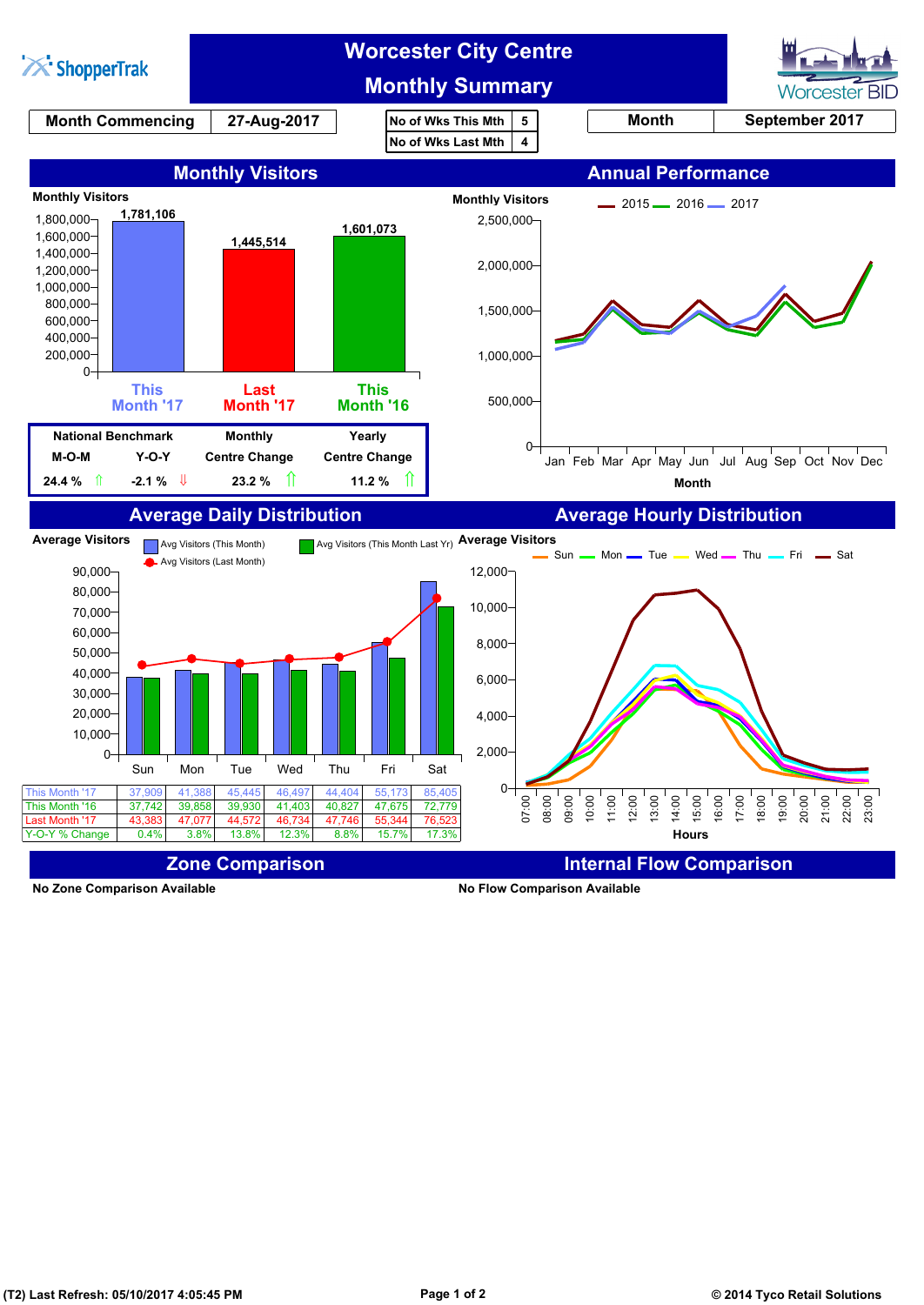

### **FootFall by Entrance**

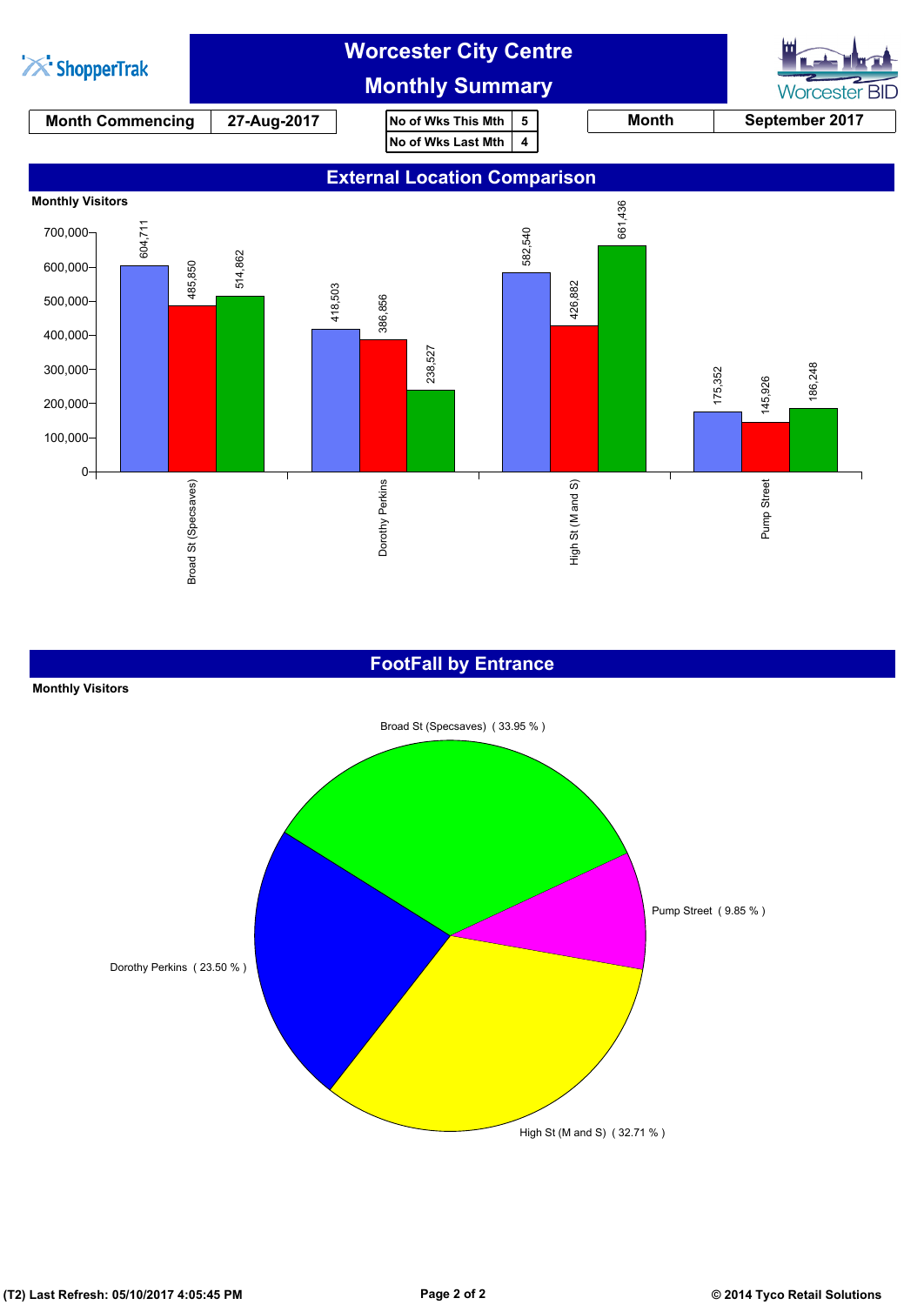![](_page_2_Picture_0.jpeg)

**W/C**

## **Worcester City Centre**

**Monthly Summary**

![](_page_2_Picture_3.jpeg)

**Month Commencing 27-Aug-2017 Month September 2017**

**Weather**

#### **No weather information available**

### **Management Highlights**

| 27-Aug-2017 | Sun | City Centre Events & Promotions | <b>Riverside Arts Market</b>                                           |
|-------------|-----|---------------------------------|------------------------------------------------------------------------|
|             |     | City Centre Events & Promotions | <b>Worcester Festival</b>                                              |
|             |     | <b>City Centre Markets</b>      | LSD Promotions - Up-Market, High Street                                |
|             |     | School Holidays                 | All School Holidays                                                    |
|             | Mon | <b>Bank Holiday</b>             | August Bank Holiday                                                    |
|             |     | City Centre Events & Promotions | Worcester Festival                                                     |
|             |     | City Centre Events & Promotions | Worcester Festival Firework Finale - South Quay                        |
|             |     | <b>Local Sporting Event</b>     | Worcestershire County Cricket Club - Worcestershire vs Gloucestershire |
|             |     | School Holidays                 | All School Holidays                                                    |
|             | Tue | <b>Local Sporting Event</b>     | Worcestershire County Cricket Club - Worcestershire vs Gloucestershire |
|             |     | School Holidays                 | All School Holidays                                                    |
|             | Wed | <b>Local Sporting Event</b>     | Worcester Race Course - Evening Racing                                 |
|             |     | <b>Local Sporting Event</b>     | Worcestershire County Cricket Club - Worcestershire vs Gloucestershire |
|             |     | <b>School Holidays</b>          | All School Holidays                                                    |
|             | Thu | <b>Local Sporting Event</b>     | Worcestershire County Cricket Club - Worcestershire vs Gloucestershire |
|             |     | School Holidays                 | All School Holidays                                                    |
|             | Fri | School Holidays                 | All School Holidays                                                    |
|             | Sat | <b>City Centre Markets</b>      | LSD Promotions - Up Market High Street                                 |
|             |     | School Holidays                 | All School Holidays                                                    |
| 03-Sep-2017 | Sun | <b>City Centre Markets</b>      | LSD Promotions - Up Market High Street                                 |
|             |     | <b>Local Sporting Event</b>     | Worcester Race Course - Family Fun Day - 12 - 5.30                     |
|             |     | School Holidays                 | All School Holidays                                                    |
|             | Mon | School Holidays                 | All School Holidays                                                    |
|             |     | School Holidays                 | Private School Additional Holidays                                     |
|             | Tue | School Holidays                 | Private School Additional Holidays                                     |
|             | Thu | City Centre Events & Promotions | Heritage Weekend                                                       |
|             | Fri | City Centre Events & Promotions | Heritage Weekend                                                       |
|             | Sat | City Centre Events & Promotions | Heritage Weekend                                                       |
|             |     | <b>City Centre Markets</b>      | LSD Promotions - Up Market High Street                                 |